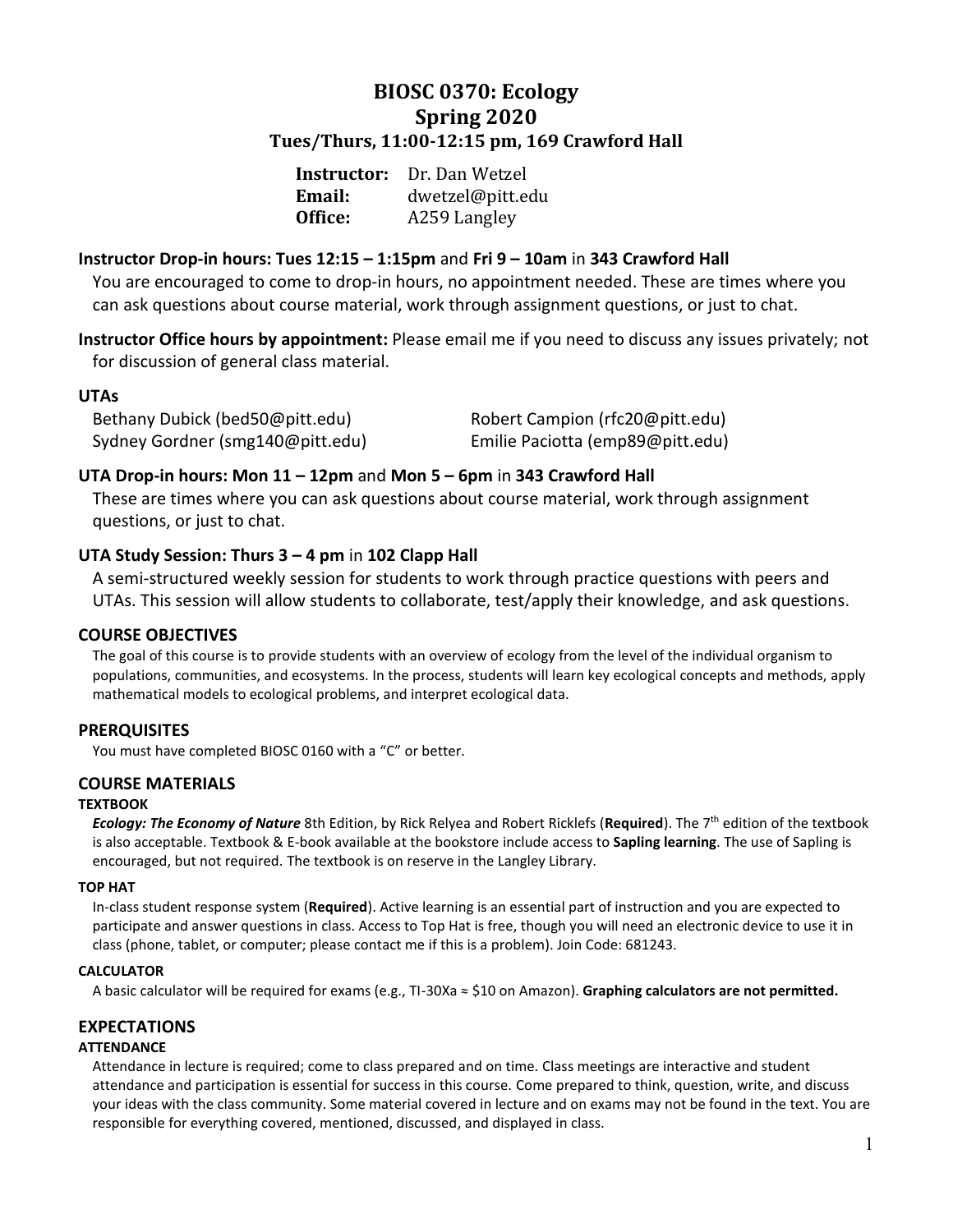## **EXPECTATIONS**

#### **RESPONSIBILITY FOR YOUR LEARNING**

My role is to facilitate your development as an independent learner; your role is to be active in your learning, ask questions and come to me (or the UTAs) early if you need help - do not wait until the last minute. Take responsibility for your personal objectives. It is your responsibility to work towards your success in this course.

#### **CLASSROOM BEHAVIOR**

As a member of the University community you are expected to treat faculty and other students with respect. I expect you to be engaged in the class discussions. It is disrespectful for you to sleep, text, or use a laptop/device for purposes outside the purview of our course during class. If you do so, you will be asked to leave. During discussions, if you disagree with an issue, you may express your disagreement but you may not attack the person expressing the opinions.

## **EVALUATION METHODS**

Three exams (non-cumulative) will be administered throughout the semester. A final exam (cumulative) will be administered during finals week. Announced and unannounced quizzes will be given in class; you cannot make-up missed quizzes. Throughout the course I will assign in-class and take-home assignments that will require you to think and write responses. Late assignments will not be accepted.

#### **EXAMS (75%)**

There will be three (3) lecture exams, and one (1) cumulative final exam.

- Exams will be multiple choice and short answer; they will include material covered in the book and in class.
- **IMPORTANT**: You are required to bring your student/photo ID, PeopleSoft number, and a No. 2 pencil to all examinations. No non-permitted devices or notes may be used during exams.
- You will not be given extra time if you arrive to the exam late, and there will be no admittance to the classroom after a single student has completed their exam.
- There will be no make-up exams given.
- The final exam is cumulative.
- Your lowest exam score from the 4 exams administered will be dropped.

## **QUIZZES (15%)**

There will be five (5) quizzes offered over the course of the semester.

- Structure of the quizzes may vary throughout the semester.
- You cannot make-up missed quizzes; late take-home quizzes will not be accepted.
- The lowest quiz score of the 5 administered will be dropped.

## **TOP HAT (10%)**

We will use Top Hat for attendance, in-class activities, homework assignments, and quizzes.

- You must bring a charged Top Hat compatible device to class (please contact me if you foresee this being a problem).
- Missed in-class attendance/participation cannot be made up, but a buffer will be applied to offset an occasional absence, tardiness, lack of a device, technology issues, etc. Missing a few in-class points will not affect your grade, but chronically missing in-class points will have a negative impact on your grade.

## **GRADES**

The total points earned out of 400 points will determine your final grade. It is essential that you keep your own record of your grades should any discrepancy arise.

There will be **no make-up exams**. If you miss an exam, this will be considered your dropped exam. You cannot miss more than one exam and pass the course. A score of "0" on an exam earned by cheating/academic integrity violation cannot be dropped.

There are no anticipated extra credit opportunities in this course. Final grades in this course will not be curved.

**Note:** You must earn a "C" or better (not a "C-") for this course to count toward a major in Biological Sciences.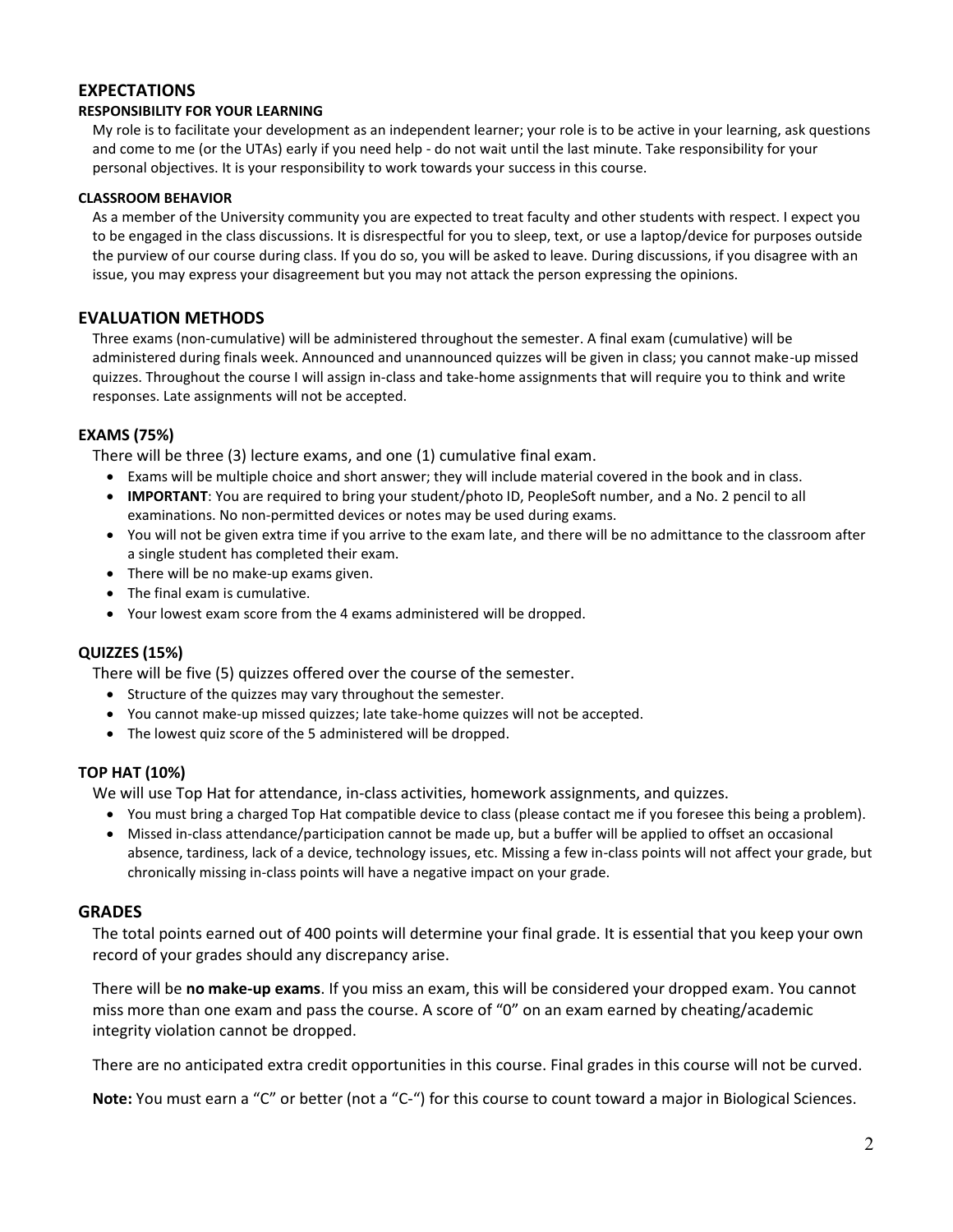#### **GRADES**

| <b>Assessment</b>           | <b>Points Possible</b> | <b>My Score</b> |
|-----------------------------|------------------------|-----------------|
| Exams: 1                    |                        |                 |
| Exam 1                      | 100                    |                 |
| Exam 2                      | 100                    |                 |
| Exam 3                      | 100                    |                 |
| <b>Final Exam</b>           | 100                    |                 |
|                             |                        |                 |
| Assignments: <sup>2</sup>   |                        |                 |
| Quiz 1                      | 15                     |                 |
| Quiz 2                      | 15                     |                 |
| Quiz 3                      | 15                     |                 |
| Quiz 4                      | 15                     |                 |
| Quiz 5                      | 15                     |                 |
|                             |                        |                 |
| <b>Top Hat</b> (attendance, | 40                     |                 |
| participation, assignments) |                        |                 |
|                             |                        |                 |
| <b>Total</b>                | 400                    |                 |

**Final Grade**: Your final grade will be determined based on your total points earned during the semester. The following grade scale will be used:

| Final          | Letter |
|----------------|--------|
| Percentage     | Grade  |
| $97.5 - 100\%$ | A+     |
| $92.5 - 97.4%$ | А      |
| $90.0 - 92.4%$ | А-     |
| $87.5 - 89.9%$ | B+     |
| $82.5 - 87.4%$ | B      |
| $80.0 - 82.4%$ | в-     |
| $77.5 - 79.9%$ | C+     |
| $72.5 - 77.4%$ | C      |
| $70.0 - 72.4%$ | C-     |
| 67.5 – 69.9%   | D+     |
| $62.5 - 67.4%$ | D      |
| $60.0 - 62.4%$ | D-     |
| 59.9% or less  | F      |

 $1$  Lowest exam score will be dropped; 300 exam points possible

<sup>2</sup> Lowest quiz score will be dropped; 60 quiz points possible

#### **IMPORTANT POLICY ANNOUNCEMENTS**

#### **SAPLING LEARNING**

All sapling learning materials will be curated to match content covered in our course, but the completion of Sapling activities is voluntary, optional, and ungraded. Sapling activities will not count toward your grade in this course.

#### **ACADEMIC INTEGRITY**

Cheating/plagiarism will not be tolerated. Students suspected of violating the University of Pittsburgh Policy on Academic Integrity will be required to participate in the outlined procedural process as initiated by the instructor. A minimum sanction of a zero score for the quiz, exam or paper will be imposed. For the full Academic Integrity policy, visit: [www.provost.pitt.edu/info/ai1.html](http://www.provost.pitt.edu/info/ai1.html)

**Note:** This includes inappropriate use of the Top Hat response system.

#### **COURSEWEB**

Important information regarding this course and your course grades will be posted to CourseWeb. Course documents (including PPTs, outlines, handouts, etc.) will be posted on CourseWeb. Students should check CourseWeb frequently.

#### **EMAIL**

Each student is issued a University e-mail address (username@pitt.edu) upon admittance. This e-mail address may be used by the University for official communication with students. Students are expected to read e-mail sent to this account on a regular basis. Failure to read and react to University communications in a timely manner does not absolve the student from knowing and complying with the content of the communications. The University provides an e-mail forwarding service that allows students to read their e-mail via other service providers (e.g., Hotmail, AOL, Yahoo). Students that choose to forward their e-mail from their pitt.edu address to another address do so at their own risk. If e-mail is lost as a result of forwarding, it does not absolve the student from responding to official communications sent to their University e-mail address.

#### **EXAM REVIEW/REGRADING**

Exams will not be handed back in class, but you may make an appointment to look over your exam. You may not remove or reproduce any part of the exam or answer key; violation of this will result in a grade of 0 on the exam and an Academic Integrity Violation Report. You may request a regrade of an exam by submitting your request in writing within one week of the exam grades being posted. Unless the regrade request is simply due to mathematical error, be aware that your entire exam may be reevaluated.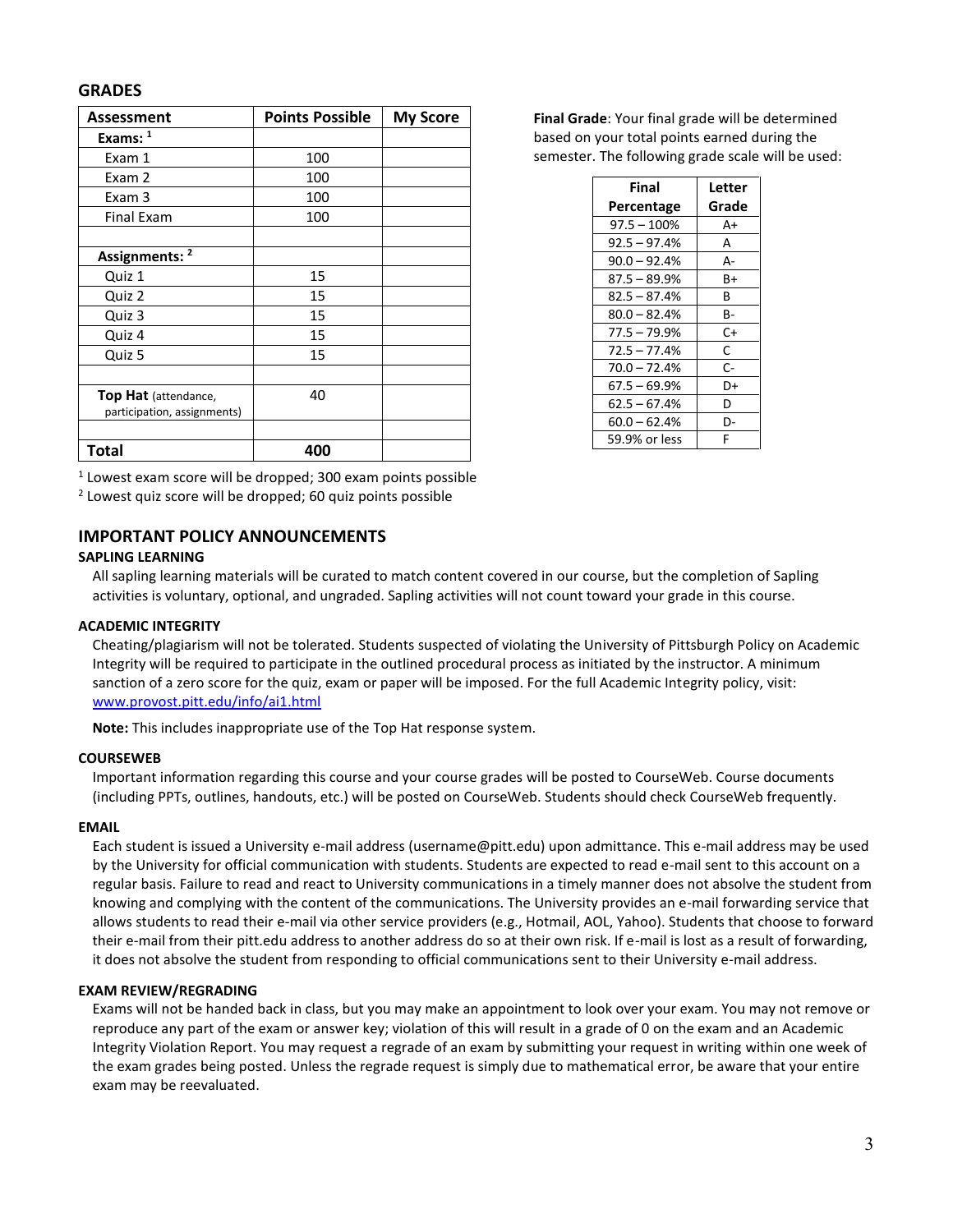## **IMPORTANT POLICY ANNOUNCEMENTS**

#### **G GRADE**

G grades are assigned to students who have been attending a course, have been making regular progress, and are prevented (by circumstances beyond their control) from completing the course after it is too late to withdraw. If you wish to petition for a G grade, you must submit a request for this grade and documentation of your reason(s) in writing to Dr. Wetzel at least one week prior to the last class.

#### **NON-DISCRIMINATION**

As an educational institution and as an employer, Pitt values equality of opportunity, human dignity, and racial/ethnic and cultural diversity. Accordingly, the University prohibits and will not engage in discrimination or harassment on the basis of race, color, religion, national origin, ancestry, sex, age, marital status, familial status, sexual orientation, gender identity and expression, genetic information, disability, or status as a veteran. For more information, visit <http://cfo.pitt.edu/policies/documents/policy07-01-03web.pdf>

#### **DISABILITY**

If you have a disability for which you are or may be requesting an accommodation, you are encouraged to contact both your instructor and Disability Resources and Services, 140 William Pitt Union, 412-648-7890 as early as possible in the term. Disability Resources and Services will verify your disability and determine reasonable accommodations for this course. Please be aware that DRS testing services require advanced scheduling (up to 7 business days) before the exam date. For more information, visit: [www.studentaffairs.pitt.edu/drs/](http://www.studentaffairs.pitt.edu/drs/)

#### **CLASSROOM RECORDING**

To ensure the free and open discussion of ideas, students may not record classroom lectures, discussion and/or activities without the advance written permission of the instructor, and any such recording properly approved in advance can be used solely for the student's own private use.

#### **TAKE CARE OF YOURSELF**

Taking care of yourself is vital to gain the most out of your Pitt experience. Do your best to maintain a healthy lifestyle this semester by eating well, exercising, getting enough sleep, and taking time to relax. Using your time to take care of yourself will help you achieve your academic goals more than spending all your time studying.

For course related assistance: ask questions in class, visit Dr. Wetzel in office hours, take advantage of student study groups, and talk to our awesome UTAs. Pitt's Study Lab also provides free in-person and online workshops to help you improve your studying and test-taking skills. Visit this website for more information: <http://www.asundergrad.pitt.edu/study-lab>

All of us benefit from support and guidance during times of struggle. Take the time to learn about the resources available to our students and take advantage of them. This site provides links to food, health, employment, housing, and support resources both at Pitt and within the Pittsburgh Community: [bit.ly/help-resources](http://www.bit.ly/help-resources)

#### **DISCLAIMER**

The instructor reserves the right to modify the course schedule or other aspects of the syllabus during the semester as necessary to achieve course objectives. Any changes to the syllabus (or to the course schedule) will be announced in class, on CourseWeb, and/or via email. Students are responsible for adjusting to these announced changes to the course.